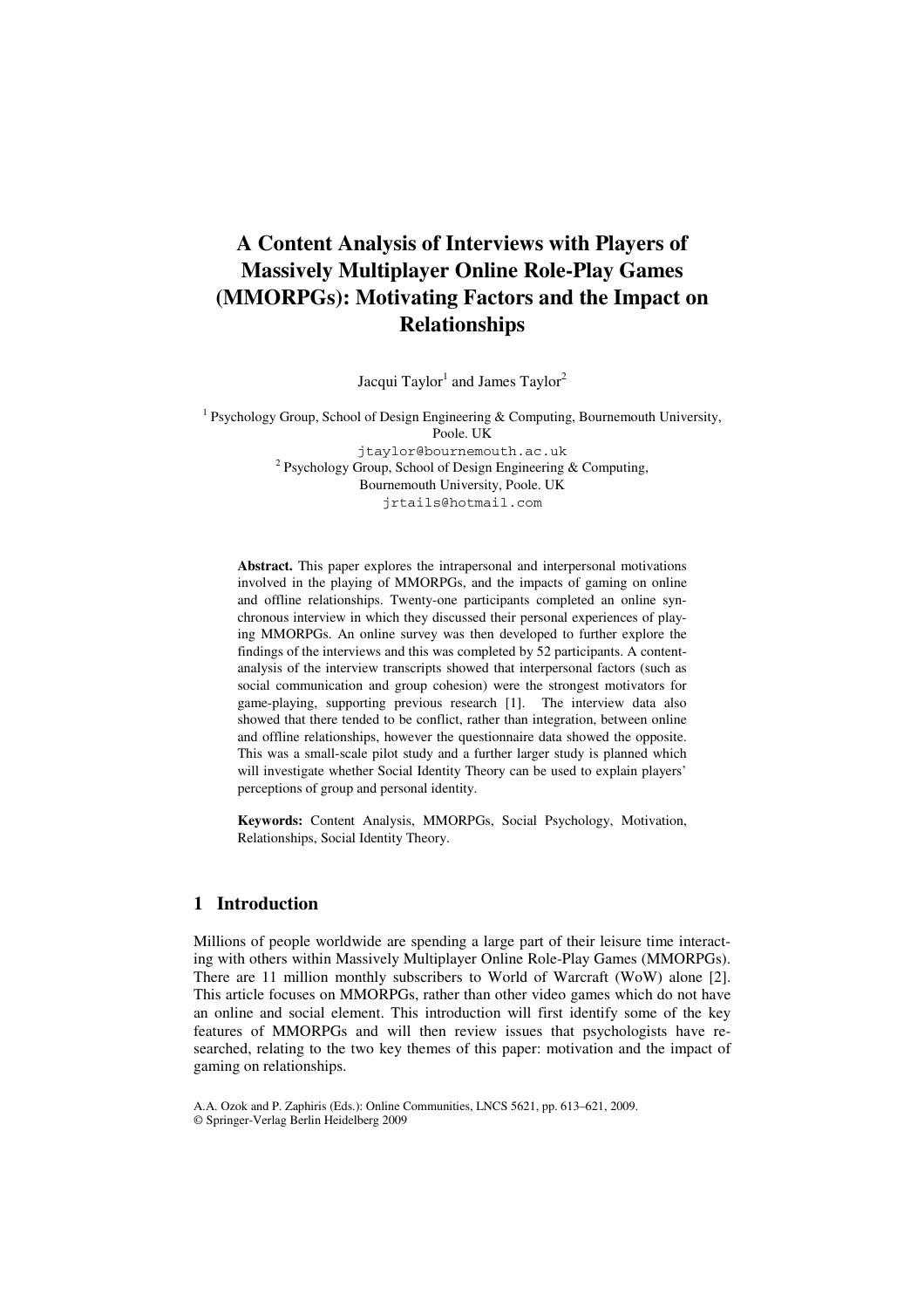#### **1.1 Key Features of MMORPGs**

MMORPGs originated from earlier pen and paper role playing games such as Dungeons and Dragons [3], which evolved into online Multi-User Dungeons (MUDs) like LambdaMOO. MUDs were text-based fantasy environments where users socialised and explored the environment through simple commands. As technology has advanced, interaction now uses colourful 3D graphical interfaces. The game is set in a virtual world which changes and evolves as the user progresses, or 'levels up' their character [4]. Despite the advanced graphics, computer-mediated communication between users remains an important part of participation in these games. Indeed, it has been suggested that the success of World of Warcraft is due to the social contact through graphical and textual communication with others. Some researchers [4] propose that a high quality of social interaction is essential to complete various complex goals, e.g. through textual dialogue boxes or verbally via a microphone. The demographic features of MMORPG players appear to be consistent across a number of studies. Recent research [5] using a large sample (n=912) identified the demographics as: 70% of players were male and 29% were female; the average age of players was 24 years old and comprised of mostly students (47%), followed by those involved in jobs relating to the IT industry (11%). The mean number of hours played per week was 23 hours and 4% of gamers played for over 60 hours per week.

#### **1.2 Motivation for Playing MMORPGs**

There has been very little research investigating intrapersonal and interpersonal motivations to play MMORPGs. Interpersonal factors include those which relate to gaining respect from others and the desire to communicate with others, while intrapersonal factors refer to the individual being motivated by gaining a sense of personal control, gaining rewards or to enhance mood. The rewards within the game and the sense of belonging to a group of like-minded players are achieved through the selection of avatars and the joining of guilds. Avatars are a personal representation of the way players would like to be perceived in the game, usually consisting of a character and class [6]. In WoW, the character (such as elf, dwarf or human) and class (such as warrior or priest) provide different psychological or physical attributes (e.g. healing or attacking), giving the player a sense of belonging to the character. With different roles users will 'level up', where completing a task will lead to a reward and a new task. These rewards improve a character by giving them new armour or a weapon and as the user increases their characters' level that too gives new possibilities and allows the character to become wealthier and stronger. Once players attain a higher-level, they are encouraged to work together to complete 'instances', which can only be completed with a group of people. Usually, players will also join 'guilds' which are a self-selected grouping; in one study [7], 73% of 1836 participants were part of a guild. Researchers [8] have found that many strategies are used which enhance cohesion, such as detailed plans to motivate group members and encourage group loyalty, and strategies to deal with inter-group conflict by enhancing intra-group cohesion.

Recent work [1] highlights the role of social factors in game design, however there is very little work examining motivational factors as perceived by game-players themselves. For example, a study [3] which collected data over eight months with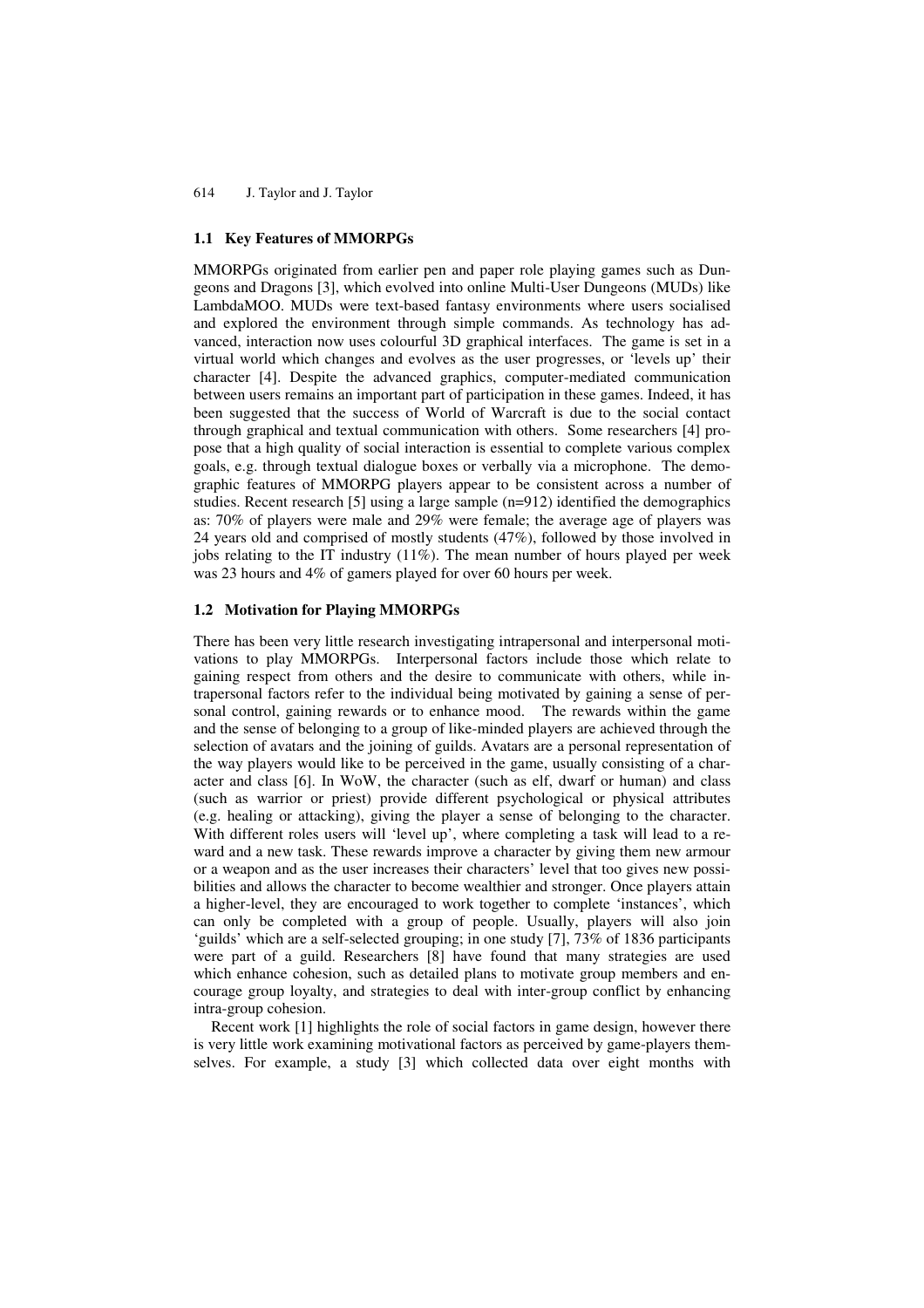automated "bots" produced detailed data on WoW usage, however although the authors discuss why and how players remain committed to this game, much of this is inferred as they did not ask players themselves. It has been proposed by others [9] that the interactions among players become the key motivation to continue playing games. These researchers found that interpersonal motivations were based on the actual role-play activities, e.g. the fighting, bonding, flirting and exploration of personal and cultural differences.

There are varied findings regarding intrapersonal motivations. While [10] found that users enjoyed playing computer games, because it gave them a sense of personal control and helped self-esteem by gaining respect from others, in contrast, [4] found that game-players did not seek to improve self-confidence within the game.

## **1.3 The Impact of Gaming on Online and Offline Interaction**

Many researchers view cyberspace in a somewhat polarised way; as a world that is different to the 'real' world, where the dividing line seems clear and there is an obvious differentiation between online and offline communication, relationships and behaviours. For example, [9] propose that because communication is via a fantasy-based animated character, it sets interaction apart from the way we communicate in the ''real'' world. However, others [11] highlight examples where players interact in many ways that blur or cross-over the distinction. For example, players exchange virtual objects through a system of trade inside the game, but they also sell game currency and objects through online auctions and distribute information about the game on Web sites and fora outside its boundaries. Therefore, as in the real world, commercial interests and individual differences are involved in MMORPGs in various ways.

It is clear that online games have become a significant component of the social lives and leisure activities of young people and researchers have investigated both the positive and negative effects that video games can have on players' lives and relationships. For example, [12] found that quality of life could be enhanced with recreational game-playing, but that heavy usage would degrade quality of life. Also, [4] believe that MMORPGs are the preferred form of social entertainment for many and if they were not available, users would socialise online (e.g. chat rooms or IM) rather than socialise face-to-face. Also, there are many positive effects of game playing on offline behaviour. When researchers [1] interviewed players to map out the social dynamics of guilds, they found that players used the game to extend real-life relationships, meet new people and to form new relationships.

Other research has shown conflict between online and offline relationships. For example, [13] states one of the key consequences of excessive video game playing is time loss and that the time spent playing was causing conflict in a persons' life through neglecting face-to-face relationships. Similarly, [14] highlights problems with work, friendships and relationships. The negative impacts of excessive gaming has been related to addiction by [15], who has developed criteria from the work on other addictions which he applied to online-game addiction. A key reason why MMORPGs might be more addictive than other video games is the high levels of communication required, and also the synchronicity of communication (e.g. the mixture of messenger services, chat rooms, forums and online gaming that keep the user active). For some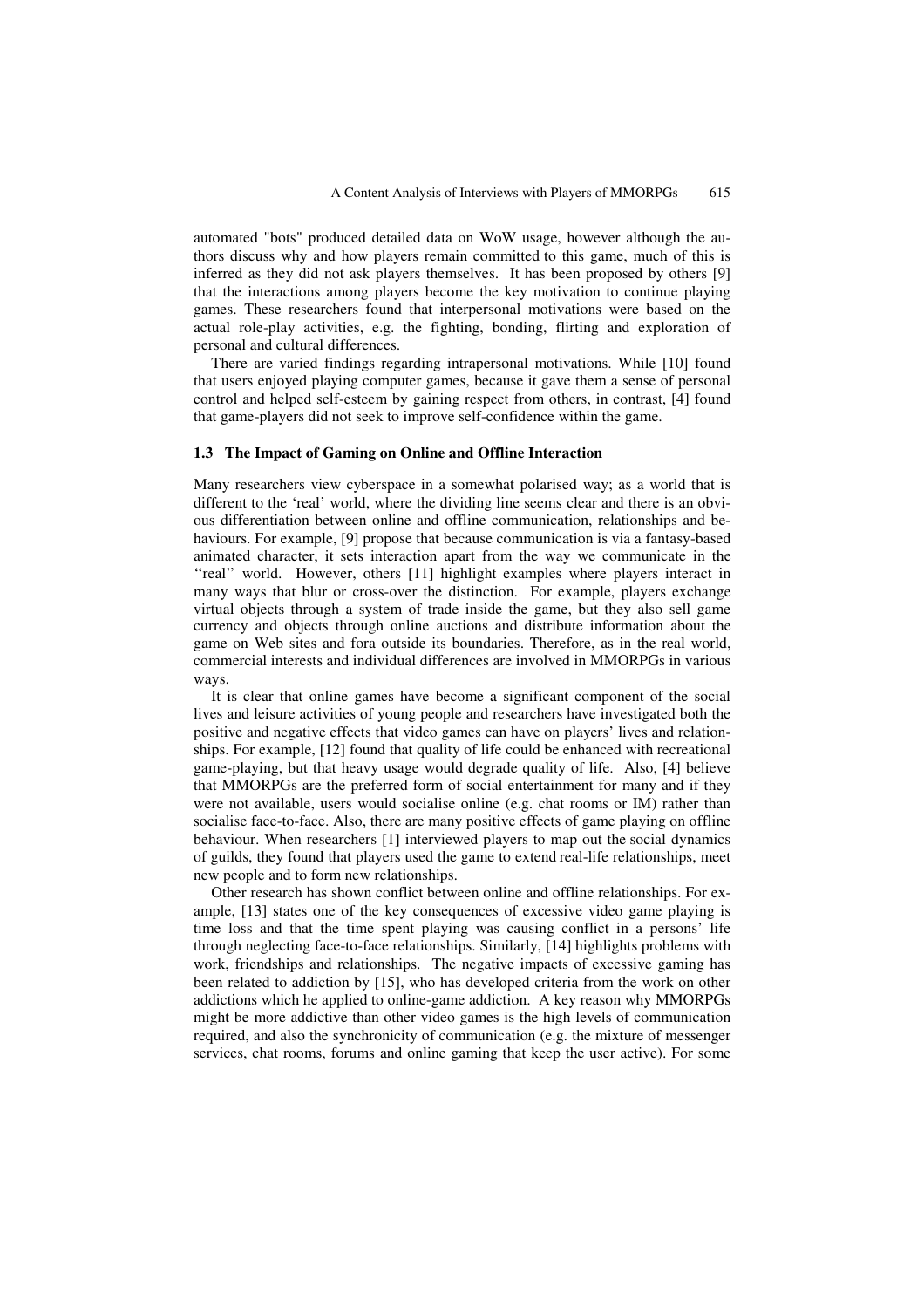users, online communication has been shown to become more important than face-toface communication and this has led to difficulty with face-to-face relationships [16] and facing friends outside the virtual world [17].

In summary, two research questions will be explored: What are the motivating factors for continuing to play MMORPGs? and How does playing MMORPGs impact upon relationships?.

# **2 Methodology**

There were two stages to the research: online interviews and an online survey. Requests for participants were posted on a variety of gaming chat rooms and therefore the samples were opportunistic and participants were self-selected. Twenty-one participants completed a synchronous semi-structured interview via MSN Messenger and the transcripts were stored (with permission) for content analysis. Questions and prompts allowed participants to openly discuss their personal experiences and views regarding their motivations to play and continue playing MMORPGs and whether game-playing affected offline life and relationships. An example of the questions asked is, What are your main reasons for playing the game?. The second stage involved an online survey containing 13 questions, which was used to follow-up findings from the interviews. The questionnaire was developed using Surveymonkey.com and a link to this was distributed to the same gaming chat-rooms that had been used to obtain interviewees. Fifty two participants completed the questionnaire. Questions asked players to consider different scenarios regarding friendships within-games and outside of games and to indicate their agreement with specific motivating factors to play. An example survey question is, Are your main friends within the game or outside of the game?.

A form was issued to all participants giving details of the study and requesting informed consent. At the end of each study, participants were welcomed to ask or email questions and were debriefed. This study conformed to the British Psychological Society ethical guidelines [18] for internet-mediated research: informed consent was gained, participants could withdraw at any point and debriefing was provided. Also, participant details and data were protected; they remained anonymous, secure and were not distributed to third parties.

# **3 Results**

#### **3.1 Biographical Details**

Participants within the interview sample were all male, however the questionnaire sample was made up of 77% male and 23% female players. The sample was made up of participants from 16 nationalities, with the highest group of participants being British (48%), and 74% of the sample British, American or Canadian. Ages ranged from 18 to 34, and the mean age was 22 in both interview and questionnaire. In the interviews, there were nine respondents in each age group 15-20 and 21-25, while in the questionnaire study the 15-20 age group was the most frequently indicated  $(n=22)$ , with 17 participants aged 21-25 and seven over 25 years of age. The analysis showed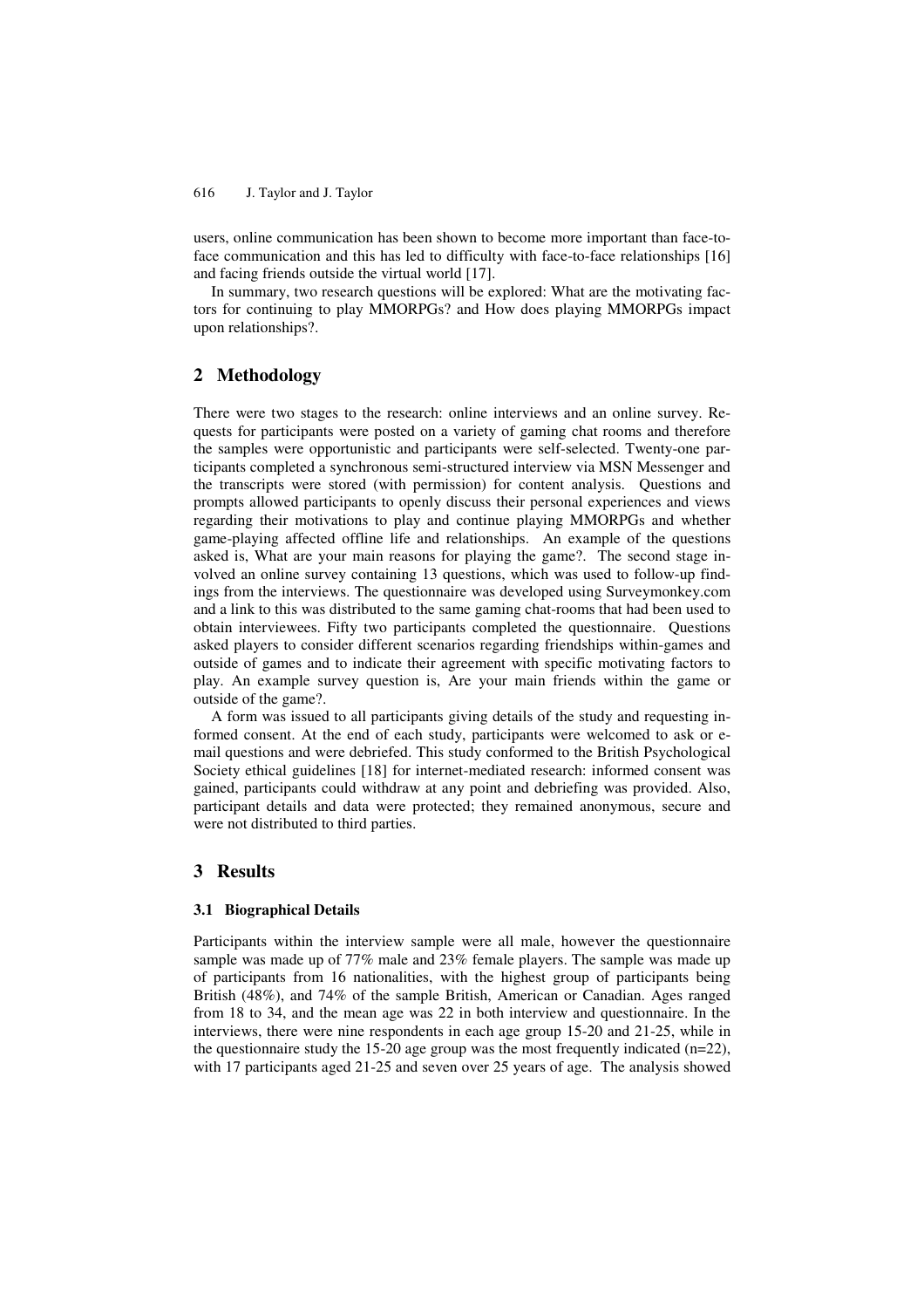that 62% of the sample were students, 10% were unemployed and 24% in IT-related employment.

The mean average total playing time was 1612 hours, with the majority (ten) respondents having played World of Warcraft between 1000 – 2000 hours. There were some outliers with one person playing between 3000-3500 hours and the other 5000- 5500 hours.The majority of participants in both samples played between 1 to 10 hours per week.

#### **3.2 Motivating Factors**

Responses from the interviews were reviewed by two researchers. The first researcher produced an initial set of seven categories, representing different forms of motivation and each category was assigned a colour and highlighted on the interview transcripts. The second researcher independently rated the statements and judged three of the categories to be similar to other categories and therefore these were combined to form four distinct categories. The final agreed categories were:

Category 1: intrapersonal positive, e.g. mood modification, personal achievement. Category 2: intrapersonal negative, e.g. to continue to play to avoid feelings of loss. Category 3: interpersonal negative, e.g. conflict or taking over other offline activities.

Category 4: interpersonal positive, e.g. enhanced social interaction.

A total of 77 statements were allocated to these four categories. The majority of statements (n=41) related to players being motivated by enhanced social relationships and maintaining and developing new connections (category 4). The second highest group of motivating factors (n=21) related to negative interpersonal factors. The categories representing intrapersonal motivations attracted the lowest frequencies, with only nine statements relating to personal achievement within the game (category 1) and six statements relating to negative motivation (category 2). Examples from each category are now provided to illustrate these.

**Interpersonal Positive.** Nearly 25% of statements within this category referred to either the enhanced quality or quantity of communication as a motivating reason for continuing to play MMORPGs. For example, P4 stated that: "it's enjoyable to communicate and socialise with others whilst playing the game". However, the guilds and team behaviour were referred to by the majority (75%) of the 41 statements in this category, for example:

- P4: "you're part of a team and you don't want to let others down"
- P11: "it was not the actual game I felt that was pushing me to do this, more the feel of letting the other 25 (used to be 40) people down if I didn't turn up"
- P16: "You have 10-40 people all working together performing sometimes very complicated and well co-ordinated manoeuvres in order to finish raid dungeons"
- P10: "People are relying on you and no matter what circumstances may arise even in life you feel guilty by saying you would tie yourself into something and not follow through"
- P9: "The community aspect is 90% of the reason I play WoW"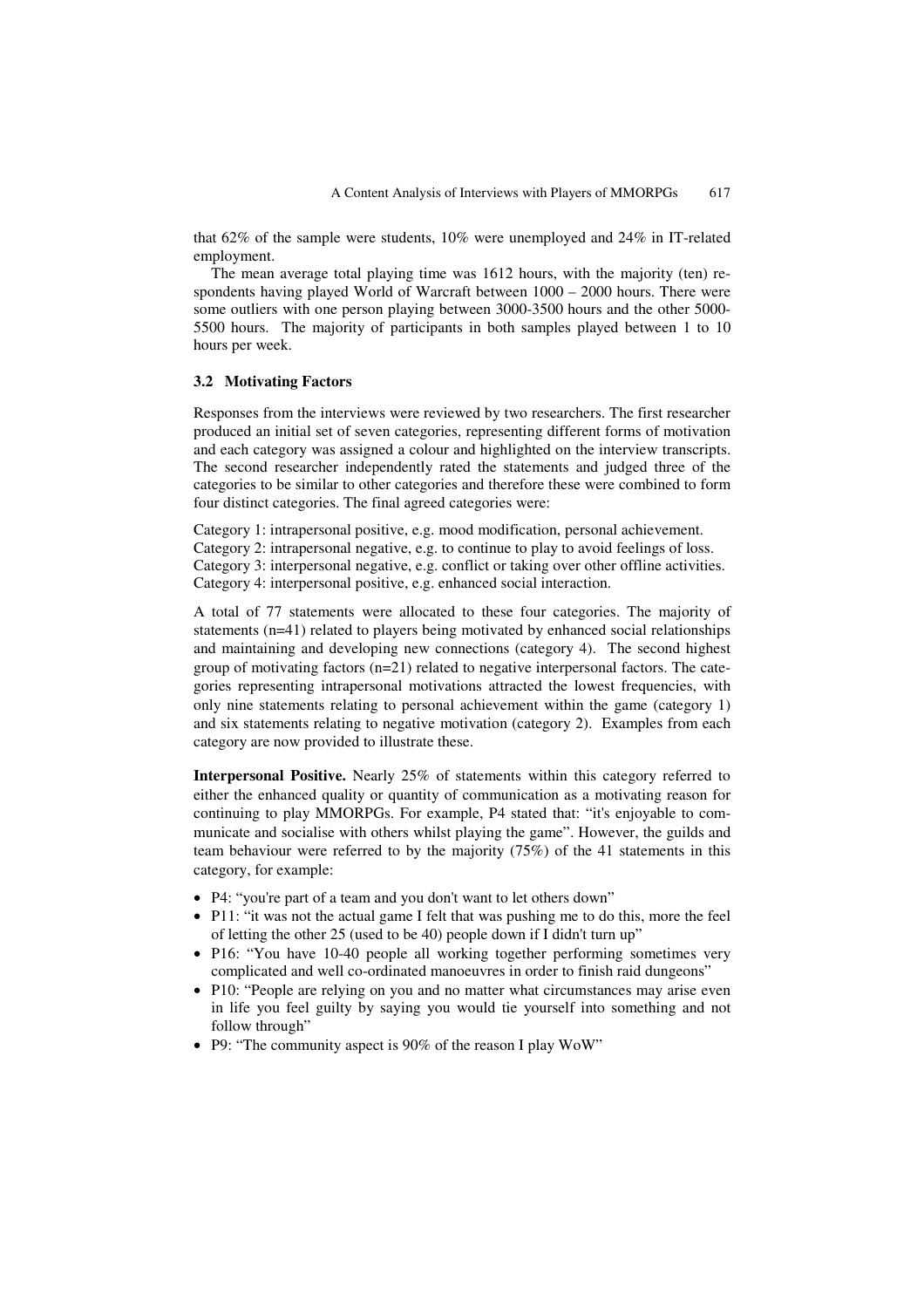To further investigate these findings, question 7 of the survey asked participants why they play MMORPGs. The results found that 58% (30/52) participants played for the community aspect.

**Interpersonal Negative.** Thirty three percent of the statements in this category (7/21) related game playing to the negative experiences of offline interpersonal contact, for example:

- P15: "If I can find something good to do, like go to the cinema or go bowling for instance, I've got no quarrels with cutting down my hours on any game, but i need something interesting to replace it in order to do this"
- P13: "I didn't find it hard to stop but I felt quite bored doing nothing with my time whilst trying to find a substitute"

To follow this up, a question in the survey asked participants what they would do with their time if they were not playing MMORPGs. The results showed that the highest frequency (n=19) was 'play other games', followed by 'watch television' (n=14) and 'socialise' (n=13). With small frequencies for the remaining categories, 'work' (n=4), 'sleep'  $(n=3)$ , 'music'  $(n=3)$ , 'sport'  $(n=5)$  and 'other'  $(n=9)$ .

**Intrapersonal: Positive and Negative Comments.** Positive emotions of feeling personally rewarded by the game were mentioned, for example, P4 stated: "once you start a quest, I felt excited to finish it". The negative emotions related to the avoidance of withdrawal symptoms, for example: "I really couldn't see anything else to do with my time, this made me irritable".

### **3.3 The Impact of Playing MMORPGs on Relationships**

Analysis of the interaction between offline and online relationships showed some conflict. Many participants in the interview prioritised their online friends and it was clear that there was a strain on offline friendships and relationships, as the following comments illustrate:

- P5: "I think I cancelled on friends several times because I had a raid organised with members of my guild"
- P6: "left large groups of friends on an evening out to go home and play WoW"
- P7: "on relationship, missed the best parts of it because of the game"
- P12: "get worried that the commitments or people I am either missing or altering at the last minute will suffer"

However, integration was also shown by one participant, who joined WoW because his face-to-face friends were playing. Also, other examples showed that the game crossed-over into relationships outside of playing, for example:

- P6: "All my real life friends were playing it at the time and I felt left out so I thought I'd give it a try"
- P9: "I converse with a lot of 'real life friends' about playing WoW"
- P15: "conversing with my friends about it. Talking about what we did and will do"
- P20: "I often talk to other guild members in the real world about the game"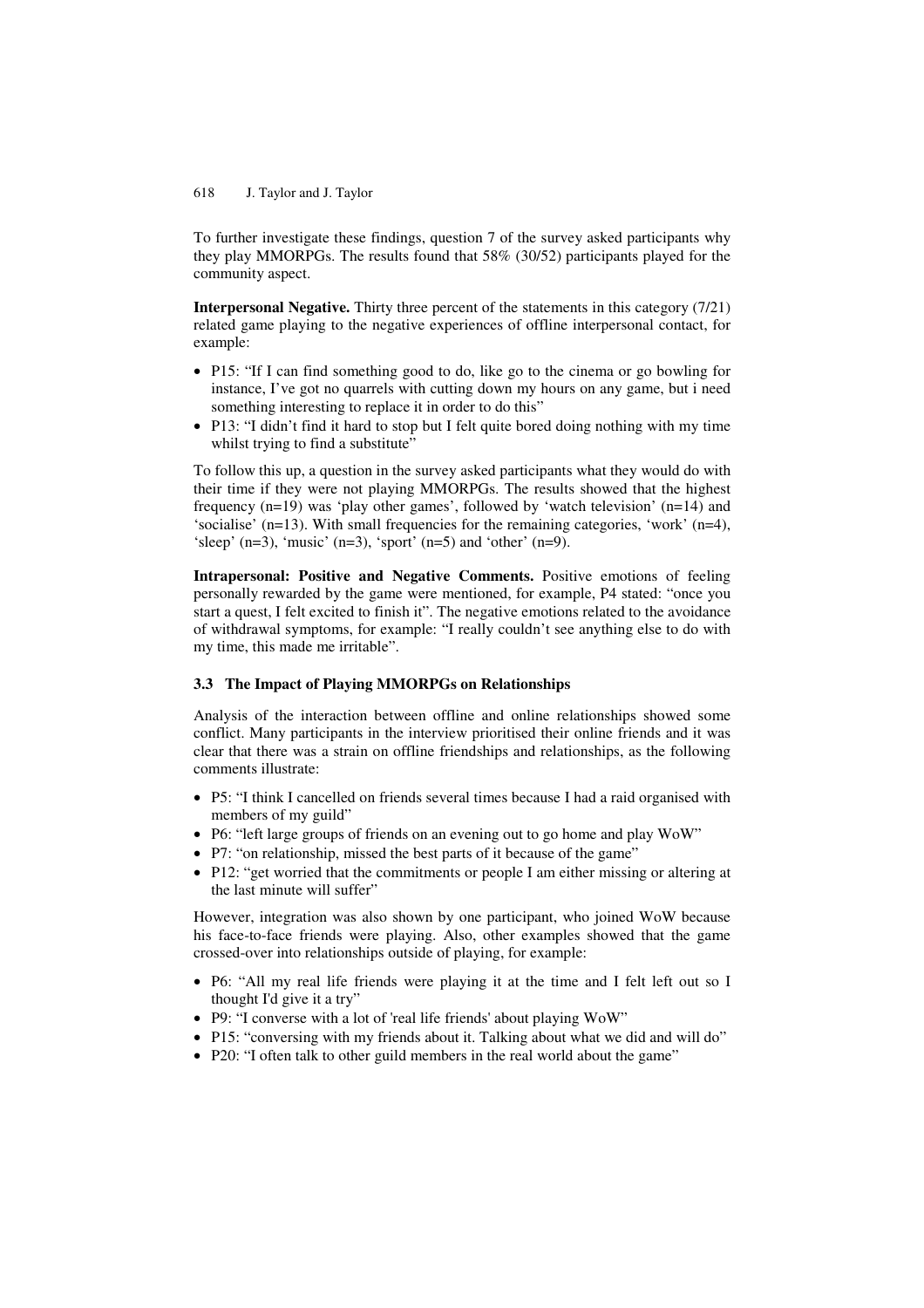In the follow-up questionnaire, participants were asked whether they believed their main friends to be inside the game or outside the game. In contrast to the interview data, the majority of participants indicated their main friends to be outside the game (40/52). A scenario was then presented involving a choice between agreeing to help their guild or to go out with friends outside the game; 41 participants chose their offline friends over their guild.

## **4 Discussion**

#### **4.1 Motivating Factors**

The data showed that participants socialised as they talked about the game and what they were going to do next. This supports previous findings [7] that highlight the importance of tactical discussions as a place where most of a player's important relationships are formed and which 'frame a player's social experience in the game'. Comments indicated that players felt obliged to help their friends and felt their absence would let their team down, supporting research [4] that the game revolves around working as a team. Indeed, in the interviews there was evidence to suggest that group cohesion was so strong that some participants reported staying in the game for the sake of the group, rather than individual motivations. The findings supported previous research [3] that identified the way that players acquired real-life social skills from gaming environments. For example, three participants in this study noted an enhancement in offline social behaviour, as a result of their game-play. Further work is being planned to test whether Social Identity Theory [19] can be used to explain intrapersonal perception of group identity and interpersonal perception of group cohesion.

#### **4.2 The Impact of Playing MMORPGs on Work and Relationships**

The questionnaire data indicated that many participants would neglect their friends to play the game or they would prioritise time with their guild, over face-to-face social groups. When asked what they would be doing if they didn't have access to MMORPGs, the most popular activity was to play other games, followed by watching TV then face-to-face socialising. Therefore, this data provide some support for the view [13] that game playing is replacing watching television as a recreational activity. However, data from the interview indicate that if game-playing were withdrawn it would be replaced by social interaction, rather than watching television/other gameplaying and face-to-face friends were preferred over guild members. This contradiction will be further investigated in the next study and possibly may be related to the social psychological phenomenon of cognitive dissonance [11].

#### **4.3 Future Research**

The results of this pilot study produce an interesting account of motivations for playing MMORPGs, however it is based on a small sample size and therefore the generalisability of the findings is limited. Further research is planned using a larger and more representative sample. The findings from this study supported the demographics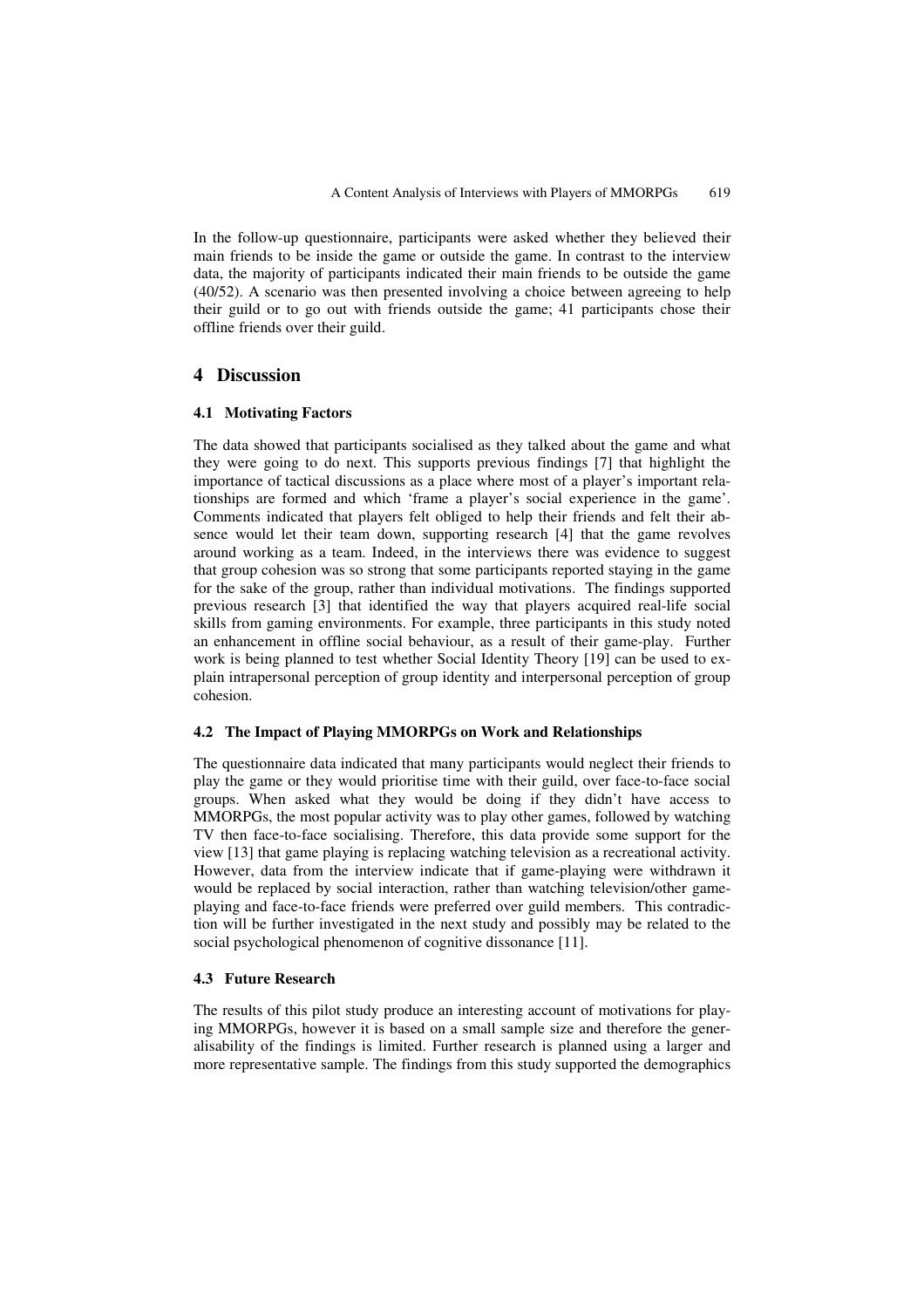of players identified in previous research [5] in terms of average age of players, occupation and gender, showing that game-play in this study remains dominated by adolescent boys and young adult males [10]. However, there are a growing proportion of females playing games and further research will examine gender differences. For example, the finding that males tended to seek dominant activities within games, compared to women who preferred relationship-building [20] could be explored. This could further be related to the choice of avatars adopted by individuals, to identify the importance of social and cultural norms, e.g. in the choice of sociable or isolated characters, and competitive or cooperative tasks. Also, the relationship between motivation and personality will be explored, to test for example, whether introverts rather than extroverts may play for superiority and higher status, and whether locus of control is related to intrapersonal or interpersonal motivations to play. In summary, this pilot study will be used to inform methodological and theoretical directions for further research.

# **References**

- 1. Williams, D., Ducheneaut, N., Xiong, L., Zhang, Y., Yee, N., Nickell, E.: From Tree House to Barracks: The Social Life of Guilds in World of Warcraft. Games and Culture 1, 338–361 (2006)
- 2. Blizzard Entertainment, http://www.blizzard.com/press/060228.shtml
- 3. Ducheneaut, N., Yee, N., Nickell, E., Moore, R.J.: Building an MMO with Mass Appeal: A Look at Gameplay in World of Warcraft. Games and Culture 1, 281–317 (2006)
- 4. Ng, B.D., Wiemer-Hastings, P.: Addiction to the Internet and online gaming. CyberPsychology & Behavior 8, 110–113 (2005)
- 5. Cole, H., Griffiths, M.: Social Interactions in Massively Multiplayer Online Role-Playing Gamers. CyberPsychology & Behavior (2007)
- 6. Ducheneaut, N., Moore, R.J.: More than just 'XP': Learning social skills in massively multiplayer online games. Interactive Technology and Smart Education 2, 89–100 (2005)
- 7. Seay, A.F., Jerome, W.J., Lee, K.S., Kraut, R.E.: Project Massive: A study of online gaming communities. In: Ducheneaut, N., Yee, N., Nickell, E., Moore, R.J. (eds.) Building an MMO with Mass Appeal. Games and Culture, 1(4), 281–317 (2006)
- 8. Brown, B., Bell, M.: CSCW at play: 'There' as collaborative virtual environment. In: Proceedings of CSCW 2004, pp. 350–359. ACM, New York (2004)
- 9. Krzywinska, T., Lowood, H.: Guest Editors' Introduction. Games and Culture 1(4), 279– 280 (2006)
- 10. Chou, C., Tsai, M.J.: Gender differences in Taiwan high school students' computer game playing. Computers in Human Behavior (2004)
- 11. Denegri, J., Taylor, J.: Deviance on the Internet: A Labeling Game. Social Science Computer Review 23(1), 93–107 (2005)
- 12. Leung, L., Lee, P.S.N.: Multiple determinants of life quality: The roles of Internet activities use of new media, social support, and leisure activities. Telematics and Informatics 22(3), 161–180 (2005)
- 13. Wood, R.: Problems with the Concept of Video Game "Addiction": Some Case Study Examples. International Journal of Mental Health Addiction (2007)
- 14. Weisser, E.B.: The functions of internet use and their social and psychological consequences. CyberPsychology and Behavior 4, 723–743 (2001)